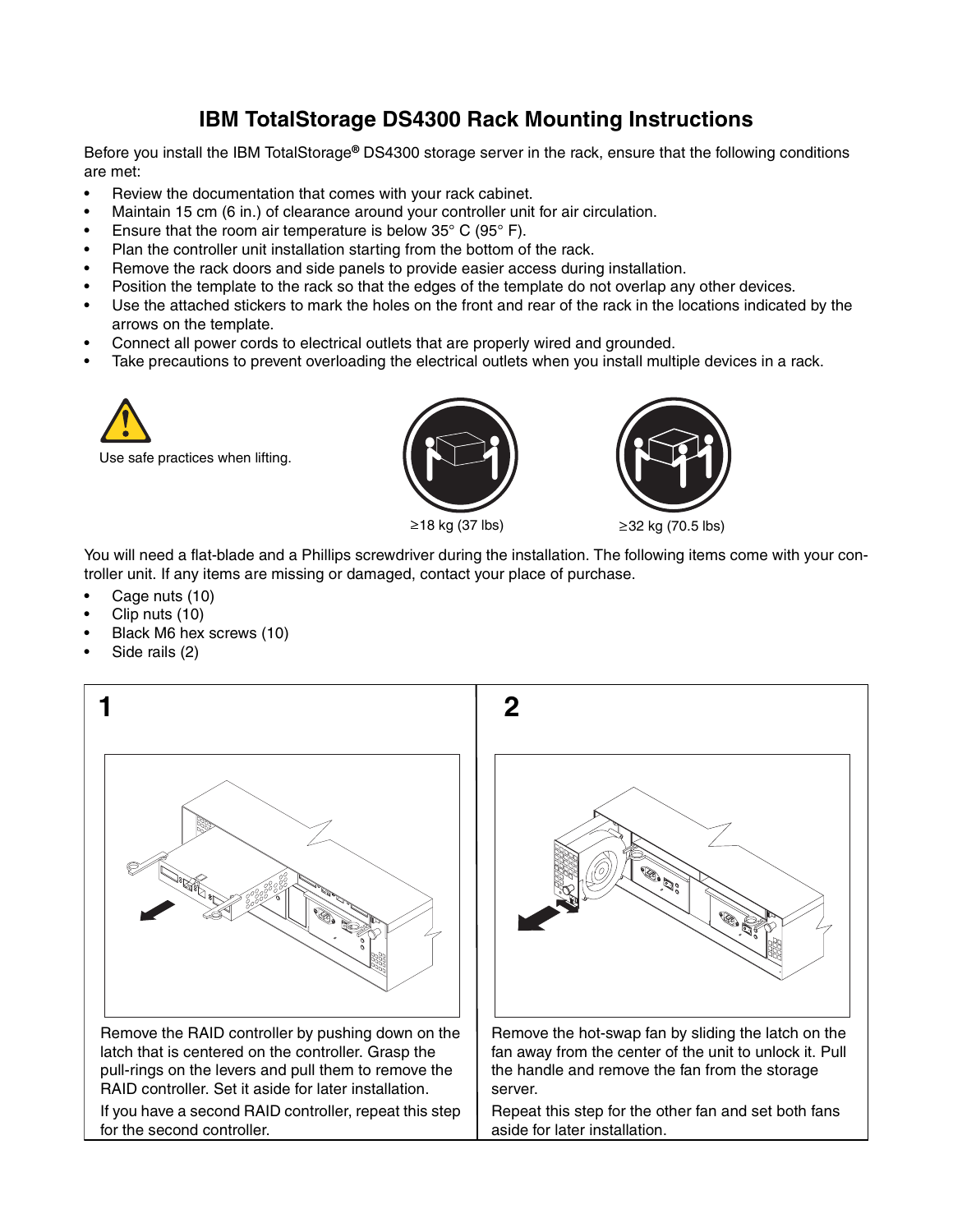

Remove the power supply by grasping the pull-ring on the power supply lever and squeezing it to release. Pull the lever fully open and remove the power supply from the storage server.

Repeat this step for the other power supply and set both power supplies aside for later installation.



**Note:** Before you remove any hard disk drives, make sure that you mark their location so that you can reinstall them in the same location.

**Attention:** Do not stack drive CRUs on top of one another. Protect the drive CRUs from vibrations or sudden shocks.

Remove the hard disk drive  $\blacksquare$  by pressing the blue latch **3** and pulling the handle **1** upwards. Carefully pull the drive from the storage server.

Repeat this step for all hard disk drives.

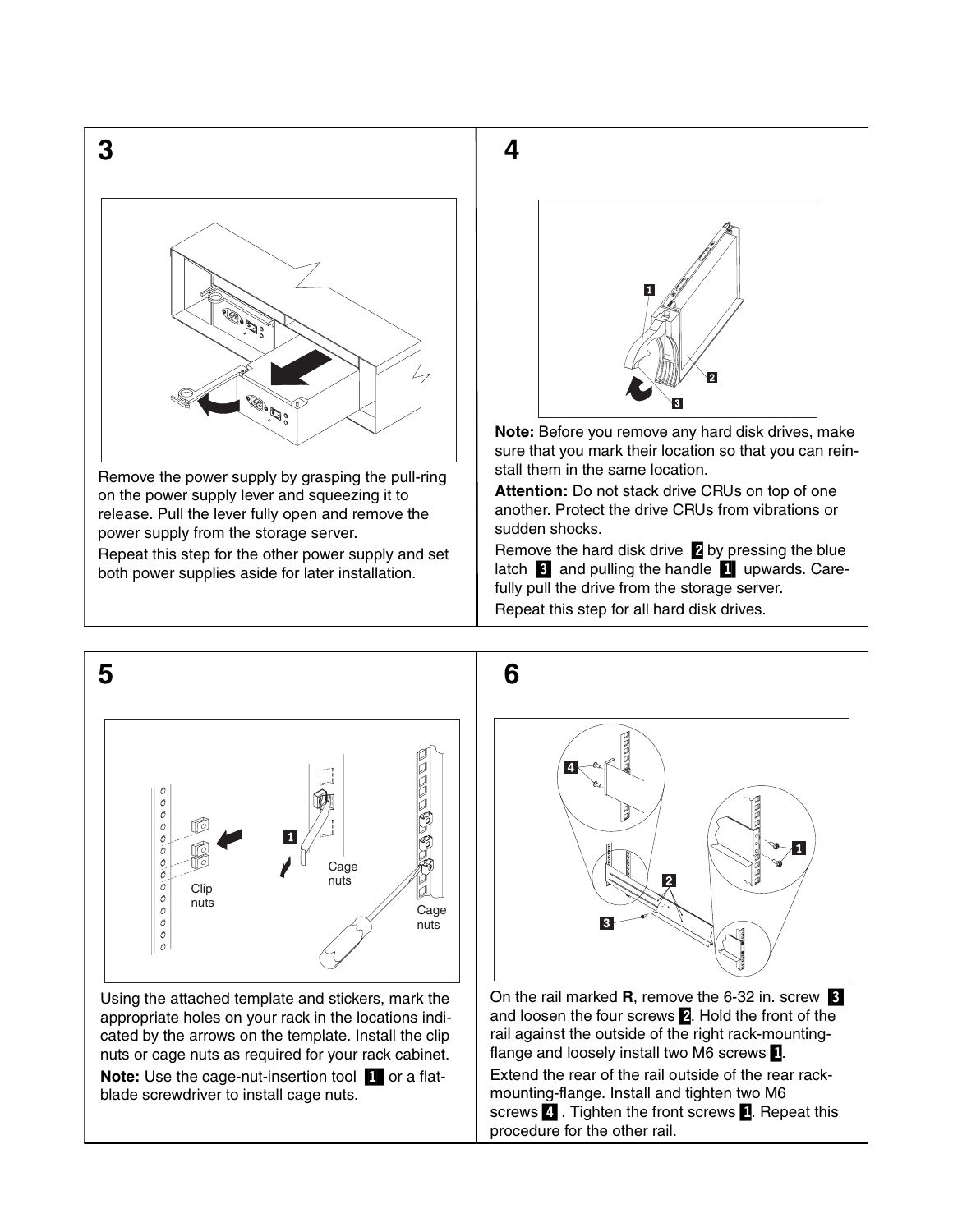

Reverse step 1 through step 4 to reinstall the components that you removed; then, see your storage server documentation to complete your installation. Store these instructions with your storage server documentation for future use.